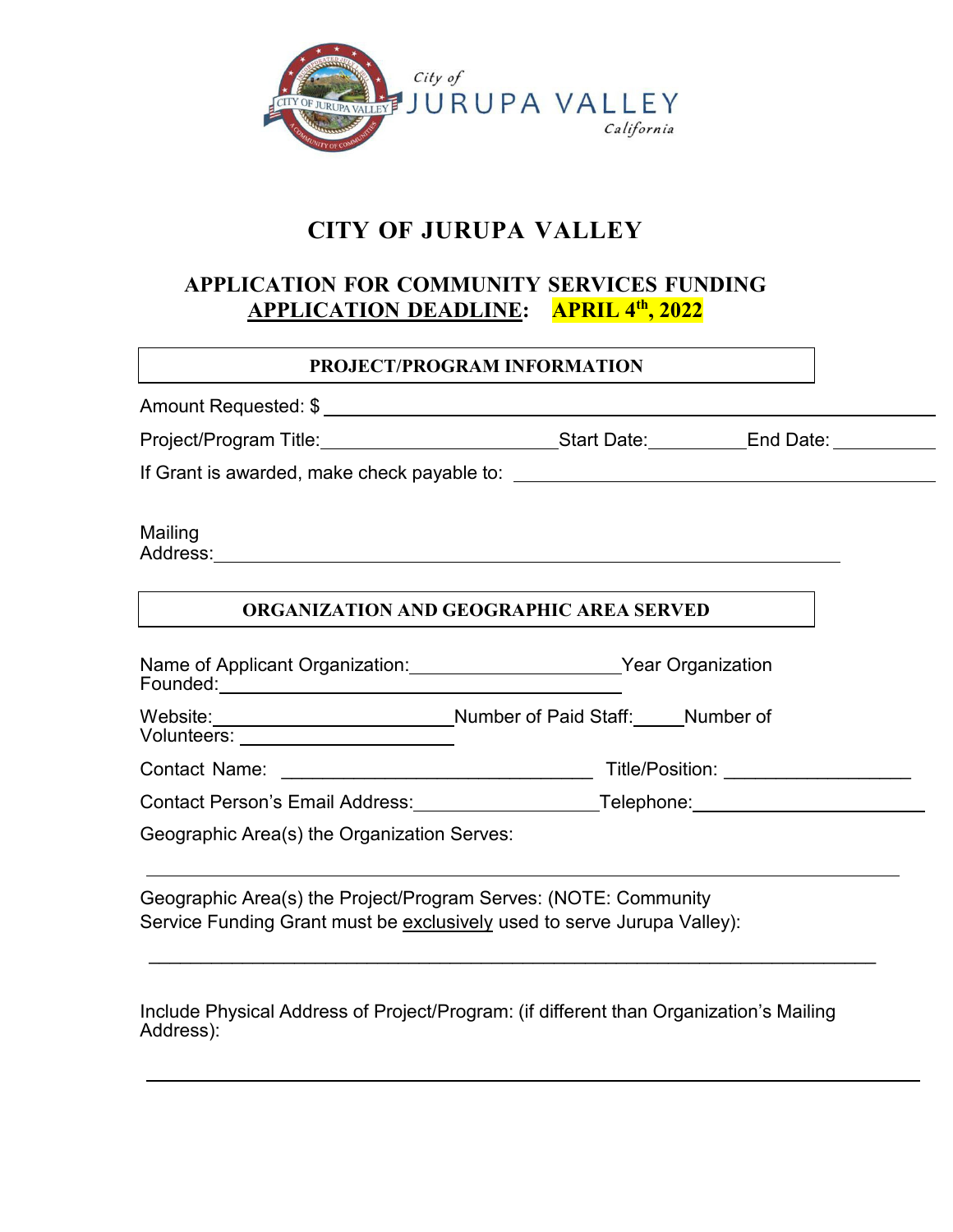## **NONPROFIT STATUS**

Is this organization incorporated as a nonprofit? Yes No (If No, then ineligible to receive City Funding)

Date of Incorporation as a Nonprofit:

**Federal** Identification Number: **State** Identification Number:

Print out and attach to this application verification from Federal (IRS) and State (FTB) as follows:

- 1. Attach IRS Deductibility Status using this link: <http://apps.irs.gov/app/eos/>
- 2. Attach State Entity Status letter using this link: [https://www.ftb.ca.gov/online/self\\_serve\\_entity\\_status\\_letter/index.asp](https://www.ftb.ca.gov/online/self_serve_entity_status_letter/index.asp)
- 3. Attach first page only of most recent IRS Form 990 or attach a print out of detailed information about your charity found on this State Registry's search tool: <http://rct.doj.ca.gov/Verification/Web/Search.aspx?facility=Y>

Has the organization or any members of the Board of Directors of the organization been involved with any personal business transactions valued over \$500 including any business transactions, negotiations, investments, or interests in real property with a Jurupa Valley City Council Member during the past 12 months?

No Yes If Yes, briefly describe:

Is a Jurupa Valley City Council Member or Executive Staff Member a member of the Board of Directors or an Officer of the organization?

No Yes If Yes, provide Council Member's Name and title within the organization:

This Application has been authorized by the organizations: Executive Committee Board of Directors Members-at-Large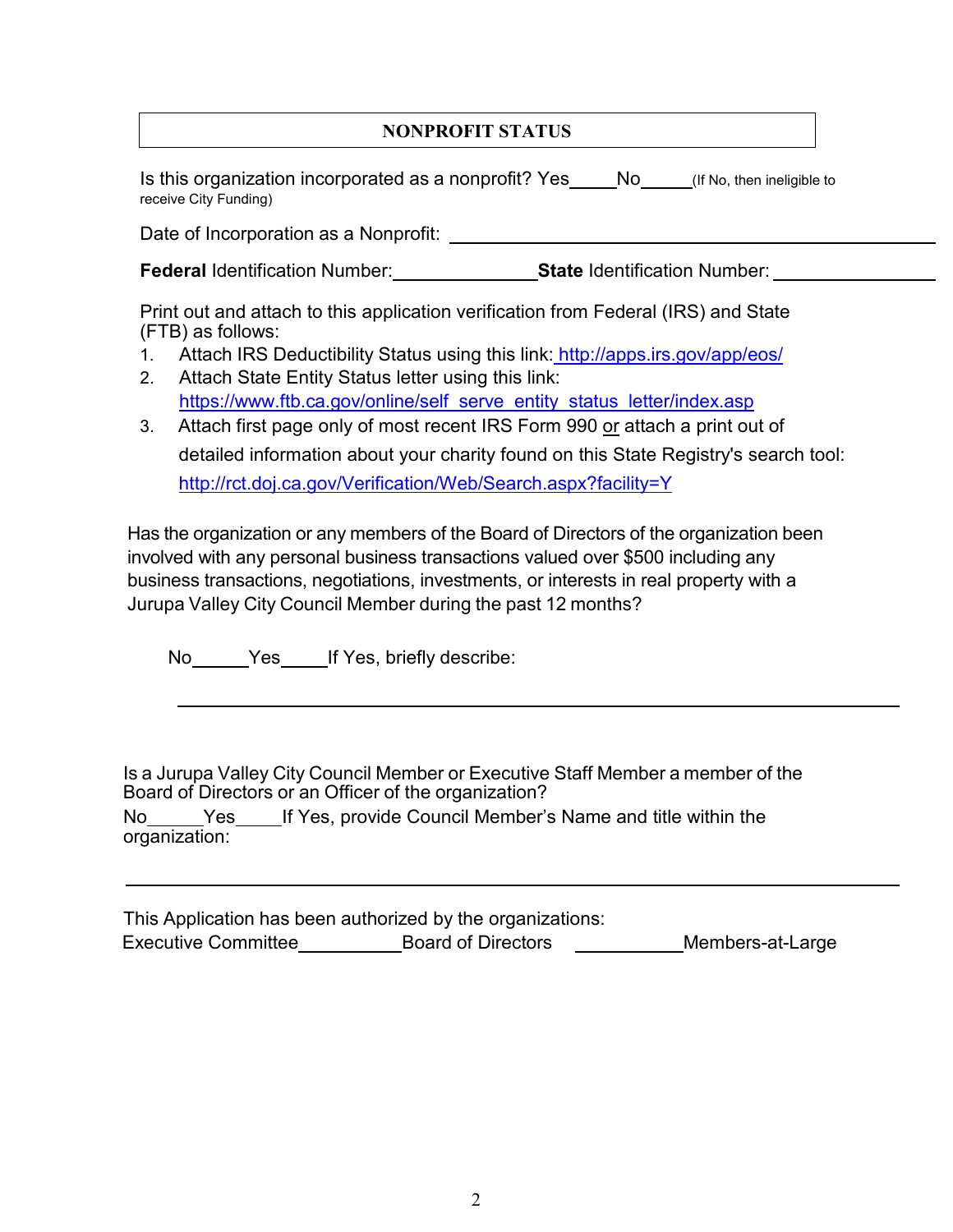### **MISSION STATEMENT OF ORGANIZATION**

### **Briefly describe the goals and objectives or mission of your organization**:

### **GRANT FUNDING PROJECT/PROGRAM DESCRIPTION**

NOTE: Receipts/invoices will be required to be submitted to the City to demonstrate that your organization used grant funding awarded by the City to support the project/program as described here. See Compliance Report on Application for details.

**1. Briefly describe WHAT THE PROJECT / PROGRAM IS (use additional sheet of paper if necessary):**

- **2. The City of Jurupa Valley grant funding will be used to support: (use additional sheet if necessary):**
- **3. Describe HOW YOUR ORGANIZATION WILL SPEND the grant funding Include equipment or services that would be purchased and why. (use additional sheet if necessary):**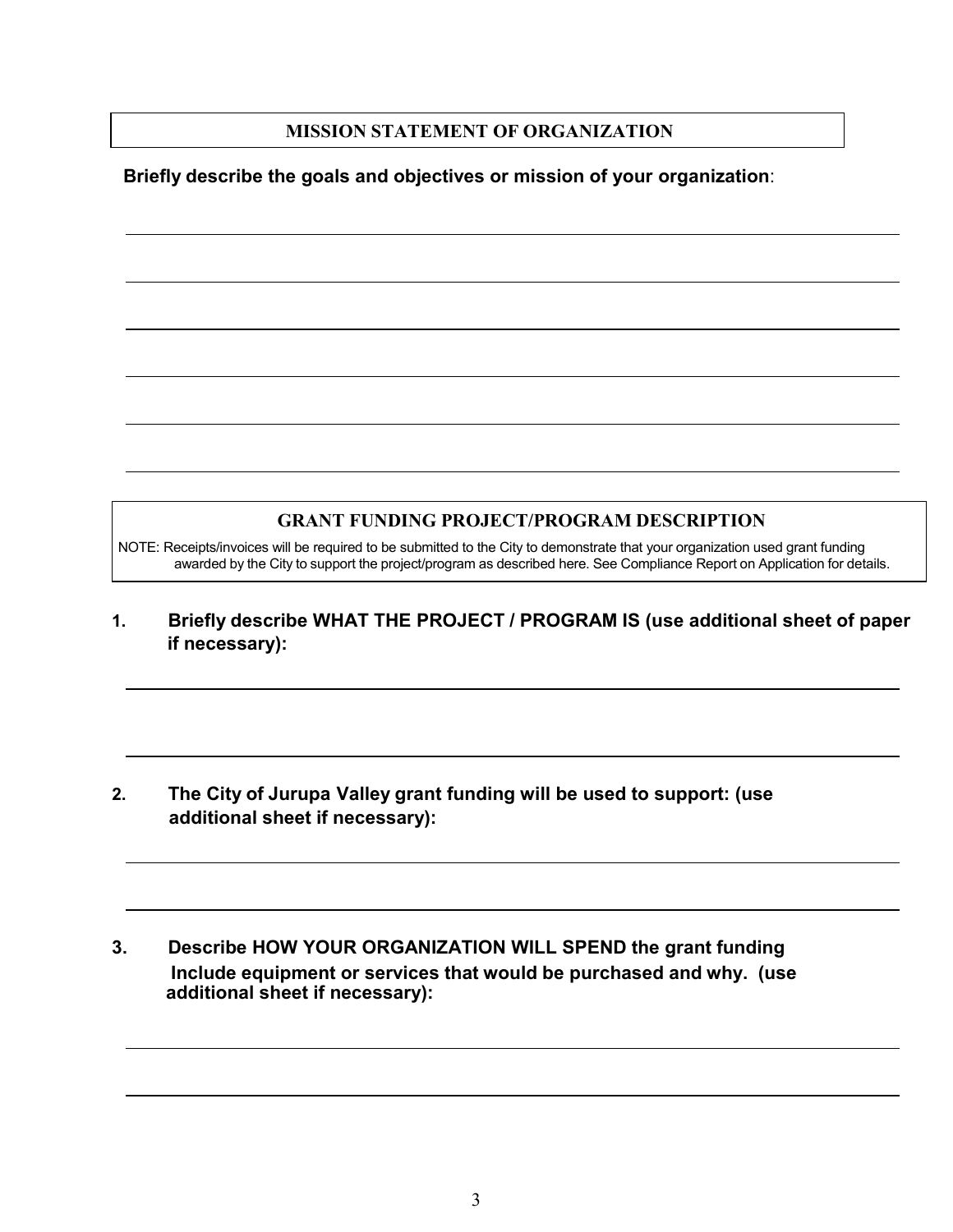**4. If awarded, explain HOW the grant funding will specifically BENEFIT JURUPA VALLEY RESIDENTS (use additional sheet if necessary):**

**5. Estimated number of people expected to benefit from this Project/Program:**

## **6. Estimated number of volunteers involved in this Project/Program:**

## **SIGNATURE PAGE**

The Applicant acknowledges and agrees to the following:

The information contained on this application is true, correct and up to date to<br>
• the best of our knowledge.

- 
- Recipient is subject to all Community Service Funding Program requirements including submittal deadlines and payment disbursements.
- Every Community Service Funding application is considered individually and on its own merit.
- Awards will be given to organizations and activities that directly benefit the residents of Jurupa Valley.
- Funding is not immediately available to the recipient and requires an award letter signature upon approval. Please allow time for checks to be processed.
- The award of Community Service Funding does not constitute an automatic annual allocation.
- The recognition for Community Service Funding should accrue to the City of Jurupa Valley.
- Community Service Funding must be spent as specified on the Application and records may be requested by the City of Jurupa Valley to ensure the funds were used appropriately.
- The recipient shall provide a full accounting with documentation on the use of awarded funds.
- The recipient shall return to the City any funds not spent or documented per the signed agreement.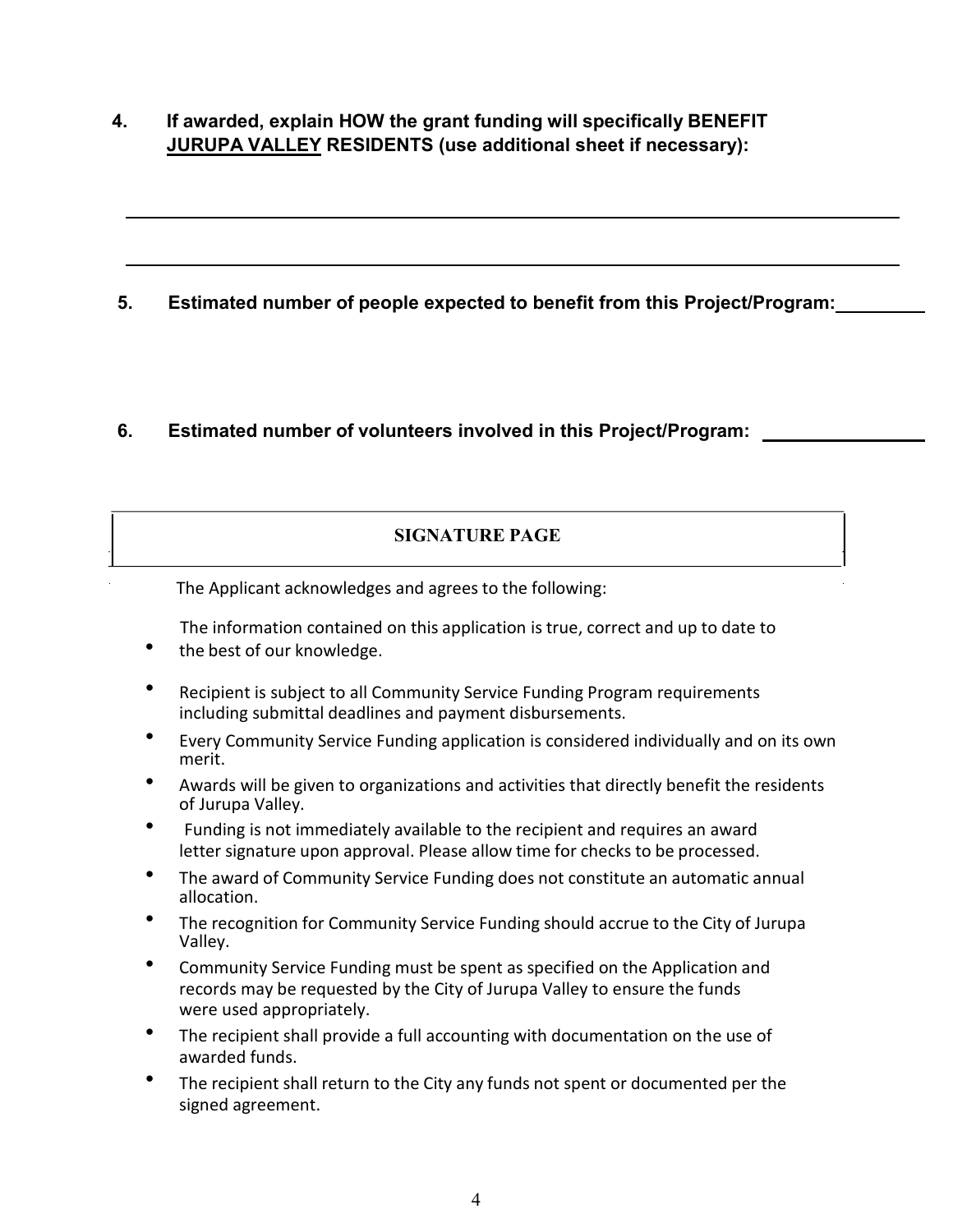- If awarded a Community Service Funding Grant by the City of Jurupa Valley last year,<br>
 then compliance receipts must be submitted on or before this application's due date or this application may be rejected asincomplete.
- If the Application is granted, Applicant agrees to comply with the Community Service Grant Policy and use the funds only for the purposes approved by the City Council. All laws applicable to the City's funding of the Grant will comply with any conditions added by the City Council.
- Applicant further agrees that the Community Services Funding shall not be used for salaries; scholarships to students; payment of debts; or religious or political purposes.
- Applicant further agrees not to discriminate on the basis of sex, race, color, religion, ancestry, national origin, disability, medical condition, genetic information, marital status, sexual orientation, citizenship, primary language, or immigration status or such other grounds as are established by law, in the expenditure of the Community Services Funds.

#### **ORGANIZATION NAME:**

**Name: President Date:**

**Name: Secretary Date:**

**(If signed by other than President and Secretary, a resolution of the Applicant authorizing the person signing to approve the Application is required.)**

## **SUBMIT ORIGINAL APPLICATION TO:**

City of Jurupa Valley Terri Rollings City Manager's Office 8930 Limonite Avenue Jurupa Valley, CA 92509

If you have any questions, please contact Terri Rollings at (951)332-6464 x 214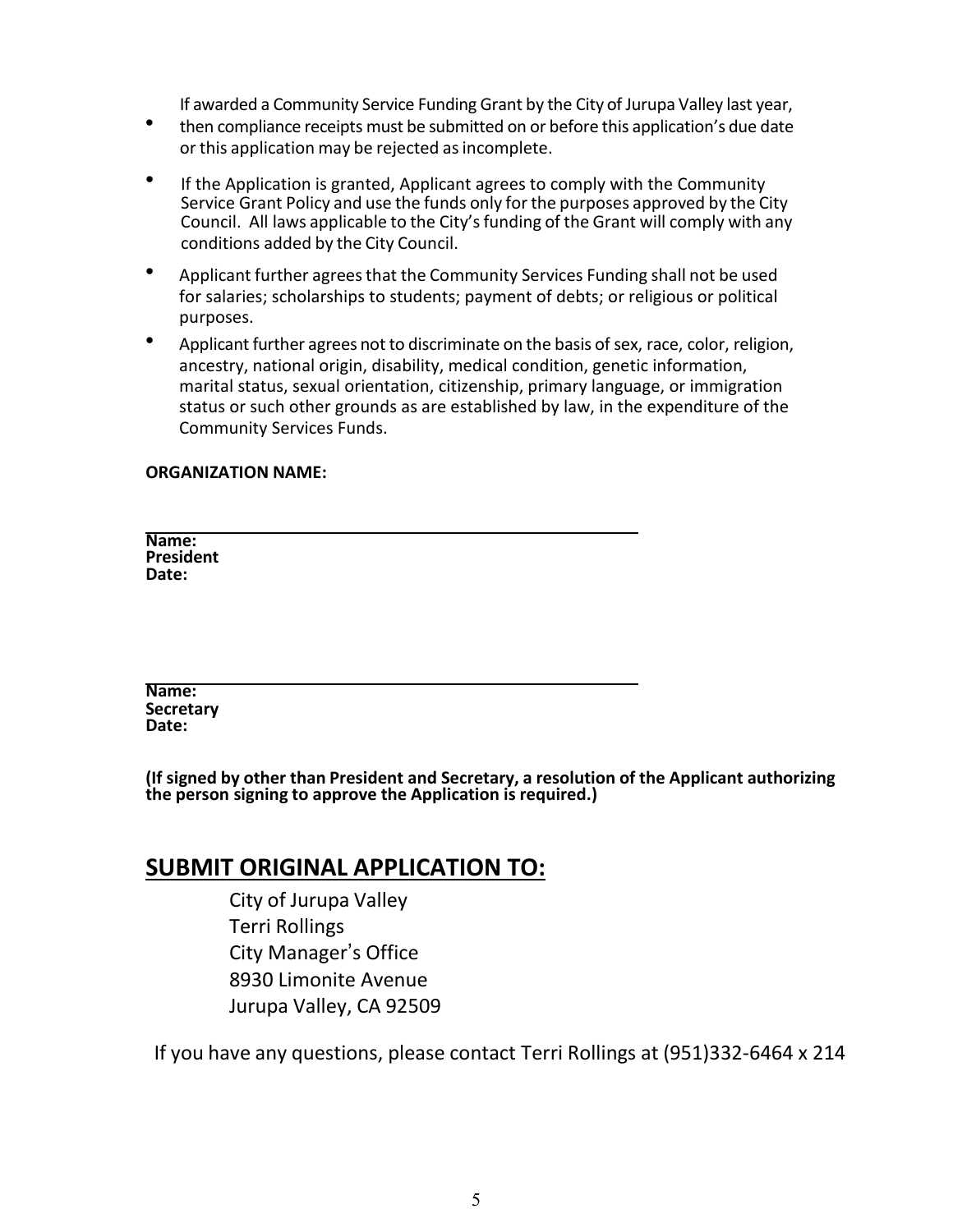## **EXPENDITURE REPORT**

### **FISCAL YEAR (FY) 2022-2023 COMPLIANCE REPORT**

If your organization is awarded a Community Service Funding Grant in Fiscal Year 2022-2023 by the City of Jurupa Valley, all grant funds received must be expended anytime between July 1, 2022 and June 1, 2023. In addition, all grant funds must be substantiated with proper back-up documentation. Failure to provide proper documentation may jeopardize any future funding. City of Jurupa Valley reserves the right to conduct an audit and/or require additional backup information to substantiate how funds received from the City were spent.

If the funds are not spent in accordance with the approved purpose stated on the Application, the organization will be required to refund all unspent funds. To substantiate that Fiscal Year 2022- 2023 funds received from the City were spent appropriately, proper back-up documentation including the table below with accompanying receipts/invoices must be submitted to the City **on or before the due date of: September 1st, 2023**.